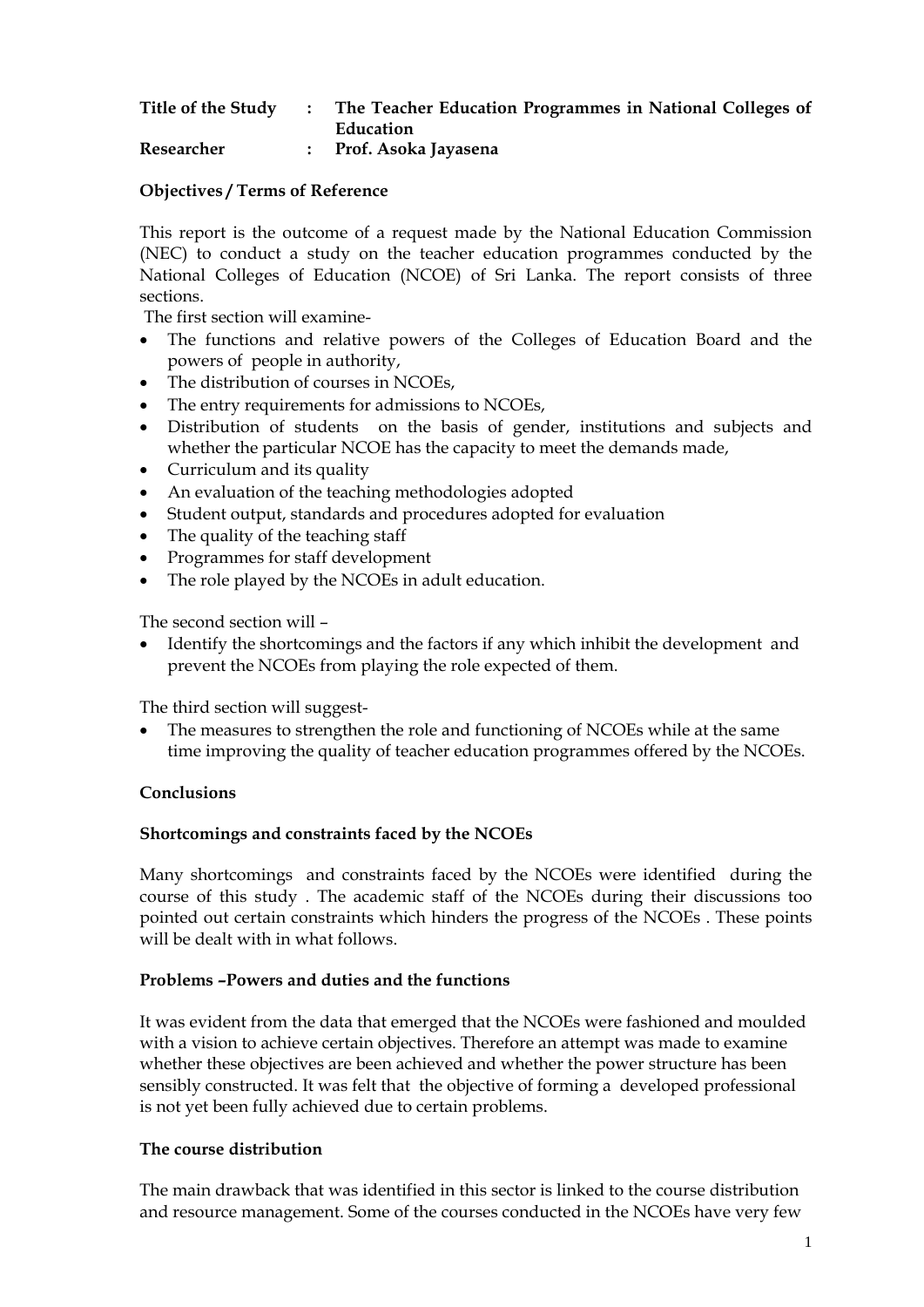students. For instance there are only five students for the Western Music course at Mahaweli College. Similarly there are several other colleges and courses where only a few students are registered.

## **Entry Requirements**

The entry requirements to the NCOEs are quite high. Some academics were of opinion that the student shortage is due to the high requirements. They were of opinion that entry requirements should be lowered as there is a shortage of students for some courses

## **Distribution of students**

There seems to be a strong disparity based on gender among the student teacher population with a high proportion of female student teachers. It is essential to attract males to the teaching profession so as to maintain a gender balance in the schools. It was also evident that there is an acute shortage of students for certain courses. This creates difficulties in maintaining standards.

## **Quality content of the curricula**

There were many complaints about the curriculum content of several courses. It was revealed that the content of some of the courses were very broad while some others had a limited content. The latter characteristics were denoted in the curriculum content of Western Music and Environment Related Activities. This imbalance has to be rectified if similar standards are to be maintained across the curriculum.

# **Quality of staff**

There was an acute shortage of academic and non-academic staff in certain NCOEs while the more popular ones had an excess staff . This drawback was identified in most of the newly created colleges like Pulasthipura and Dharga Town NCOEs. These voids were temporarily filled in by visiting lecturers. Since most of these temporary visiting lecturers were selected based on personal likes and dislikes the quality of the course could not be maintained. Since age is considered as an important criteria when selecting lecturers to the NCOEs it is very much doubtful whether the selected teacher educators had the necessary experience to coach up future teachers.

There were difficulties pertaining to attracting the best to the staff of the NCOEs due to lack of incentives and irregularities.

Since some of those who had been selected for overseas training had abruptly left in the middle of a term the students had to undergo lot of hardships.

There were problems pertaining to the practical training as well. Though an experienced teacher from the school is supposed to be a mentor to some of these young student teachers it was very seldom that this role was enacted meaningfully and effectively.

The administrative staff had their own set of problems. The finances were often not available in time and most of them who handled administration had not undergone any managerial or administrative training. Consequently there were many lapses.